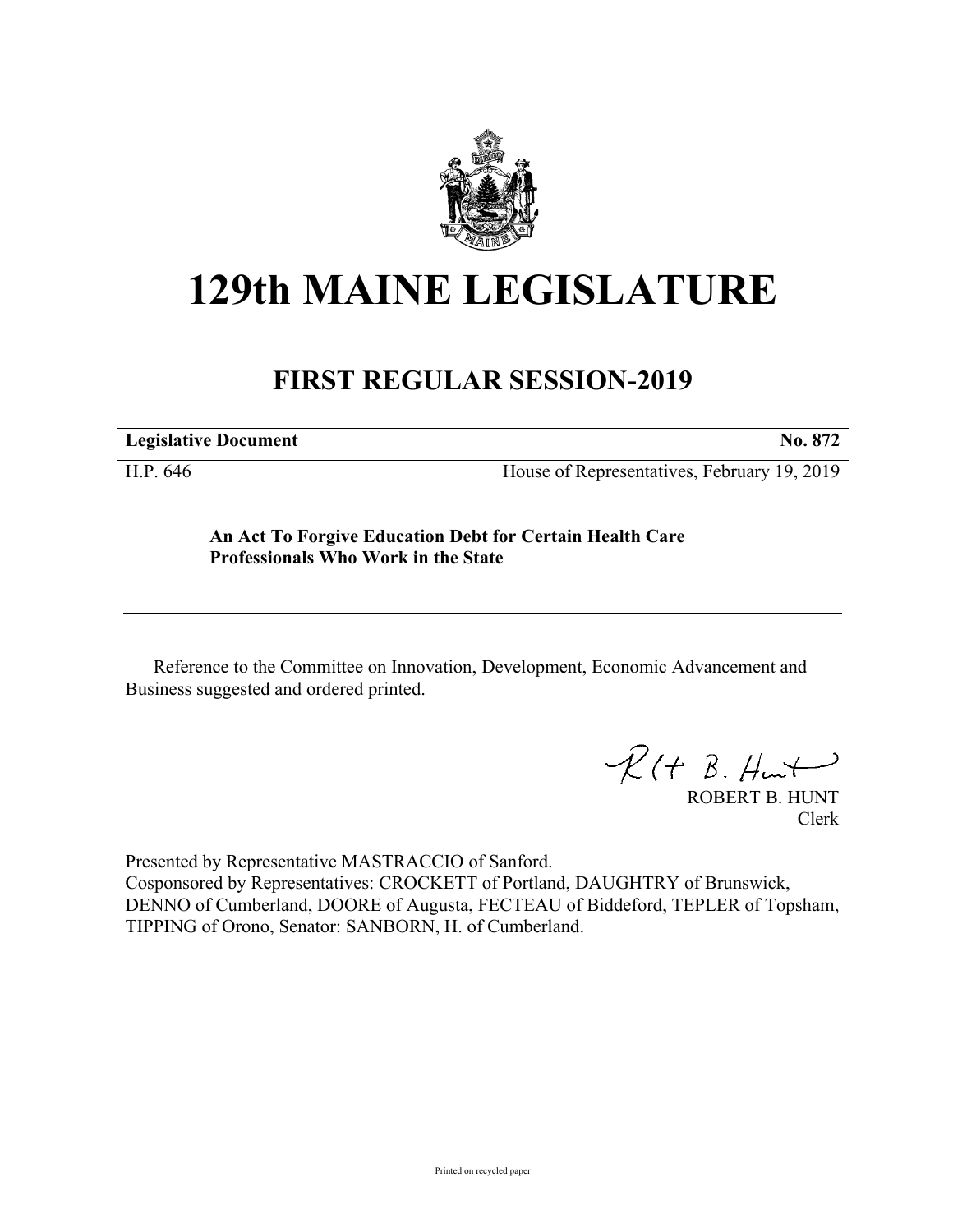| $\mathbf{1}$ | Be it enacted by the People of the State of Maine as follows:                               |
|--------------|---------------------------------------------------------------------------------------------|
| 2            | Sec. 1. 10 MRSA c. 110, sub-c. 13 is enacted to read:                                       |
| 3            | <b>SUBCHAPTER 13</b>                                                                        |
| 4            | <b>HEALTH CARE PROFESSIONAL EDUCATION LOAN REPAYMENT</b>                                    |
| 5            | <b>PROGRAM</b>                                                                              |
| 6            | §1100-AA. Health Care Professional Education Loan Repayment Program                         |
| 7            | <b>1. Definitions.</b> For the purposes of this subchapter, unless the context otherwise    |
| 8            | indicates, the following terms have the following meanings.                                 |
| 9            | A. "Federally designated health professional shortage area" means a geographic area         |
| 10           | experiencing a health care provider shortage as determined by the federal Department        |
| 11           | of Health and Human Services, Health Resources and Services Administration,                 |
| 12           | Bureau of Health Workforce.                                                                 |
| 13           | B. "Fund" means the Health Care Professional Education Loan Repayment Fund                  |
| 14           | established in subsection 6.                                                                |
| 15           | C. "Program" means the Health Care Professional Education Loan Repayment                    |
| 16           | Program established in subsection 2.                                                        |
| 17           | 2. Program established. The Health Care Professional Education Loan Repayment               |
| 18           | Program is established for the purpose of increasing the number of health care              |
| 19           | professionals practicing in the State.                                                      |
| 20           | 3. Criteria. For an applicant to participate in the program, the applicant must:            |
| 21           | A. Be a health care professional licensed under Title 32, chapter 31, 36 or 48 or a         |
| 22           | comparable provision in another jurisdiction;                                               |
| 23           | B. Possess outstanding education debt;                                                      |
| 24           | C. Submit an application to the authority; and                                              |
| 25           | D. Have signed a statement of intent in a form acceptable to the authority to live and      |
| 26           | work as a health care professional in the State for a minimum of 5 years after              |
| 27           | acceptance into the program.                                                                |
| 28           | 4. Debt repayment. The authority shall repay the education debt of a health care            |
| 29           | professional who meets the criteria in subsection 3 and is approved by the authority in the |
| 30           | following manner:                                                                           |
| 31           | A. If the place of employment of the health care professional in the State is not in a      |
| 32           | federally designated health professional shortage area, the authority shall repay the       |
| 33           | education debt of the health care professional in the amount of 20% of the                  |
| 34           | outstanding debt owed at the time of application or \$25,000, whichever is lower, per       |
| 35           | year of the health care professional's participation in the program up to a total of        |
| 36           | $$125,000;$ or                                                                              |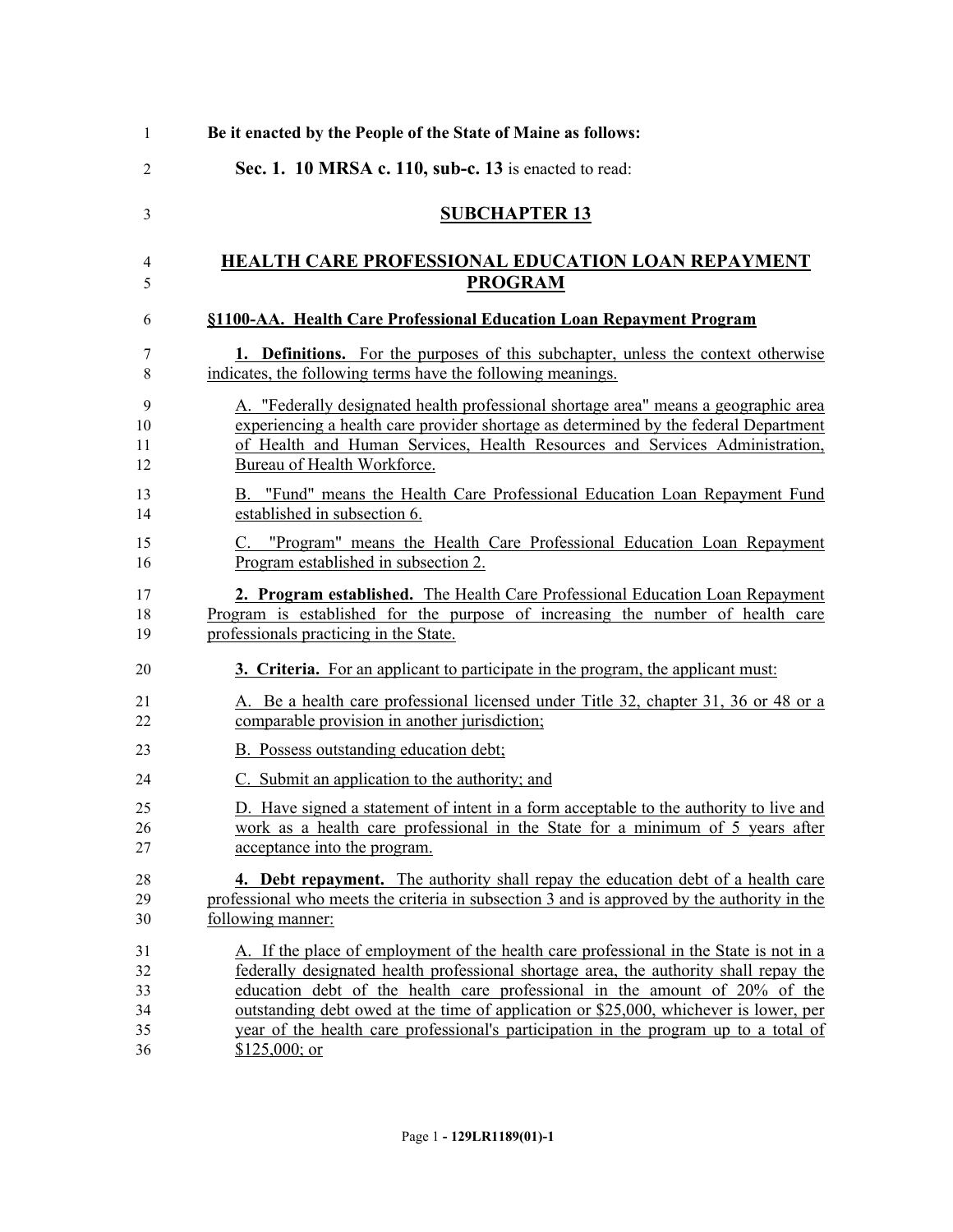- B. If the place of employment of the health care professional in the State is in a federally designated health professional shortage area, the authority shall repay the education debt of the health care professional in the amount of 20% of the outstanding debt owed at the time of application or \$30,000, whichever is lower, per year of the health care professional's participation in the program up to a total of \$150,000.
- The authority shall make payments under the program to a health care professional for a period of 5 years or until the health care professional is no longer participating in the program, whichever is earlier.

 **5. Administration.** The program is administered by the authority. The authority shall make a payment from the fund against an education debt under subsection 4 upon the conclusion of the fully completed year to which the payment attaches. The authority may adopt rules to carry out the purposes of this subchapter. Rules adopted pursuant to this subsection are routine technical rules pursuant to Title 5, chapter 375, subchapter 2-A.

 **6. Fund established.** The Health Care Professional Education Loan Repayment Fund is established in the authority to support the repayment of education debt under the program. The fund consists of money received from proceeds from the renewal of the contract for the operations of the State's wholesale spirits business under Title 28-A, section 90, existing funding for other authority programs that may be combined with the program and appropriations, allocations and contributions from private and public sources. The fund, to be accounted within the authority, must be held separate and apart from all other money, funds and accounts. Eligible investment earnings credited to the assets of the fund become part of the assets of the fund. Any unexpended balances remaining in the fund at the end of any fiscal year do not lapse and must be carried forward to the next fiscal year. The authority may deduct from the fund the authority's reasonable costs in administering the program.

 **Sec. 2. Contingent effective date.** Notwithstanding the provisions of the Maine Revised Statutes, Title 30-A, section 6054, this Act does not take effect unless the Health Care Professional Education Loan Repayment Fund established by this Act is capitalized by the proceeds from the renewal of the contract for the operations of the State's wholesale spirits business under Title 28-A, section 90. The Finance Authority of Maine shall notify the Revisor of Statutes upon the capitalization of the Health Care Professional Education Loan Repayment Fund under this section.

## **SUMMARY**

 This bill creates the Health Care Professional Education Loan Repayment Program administered by the Finance Authority of Maine to repay the education debt of certain health care professionals who agree to live and work in the State for a minimum of 5 years. Under the program, the authority will pay 20% of the education debt or \$25,000, whichever is lower, for each year of participation in the program up to a total of \$125,000 for a health care professional who is not employed in a federally designated health professional shortage area and 20% of the education debt or \$30,000, whichever is lower, for each year of participation in the program up to a total of \$150,000 for a health care